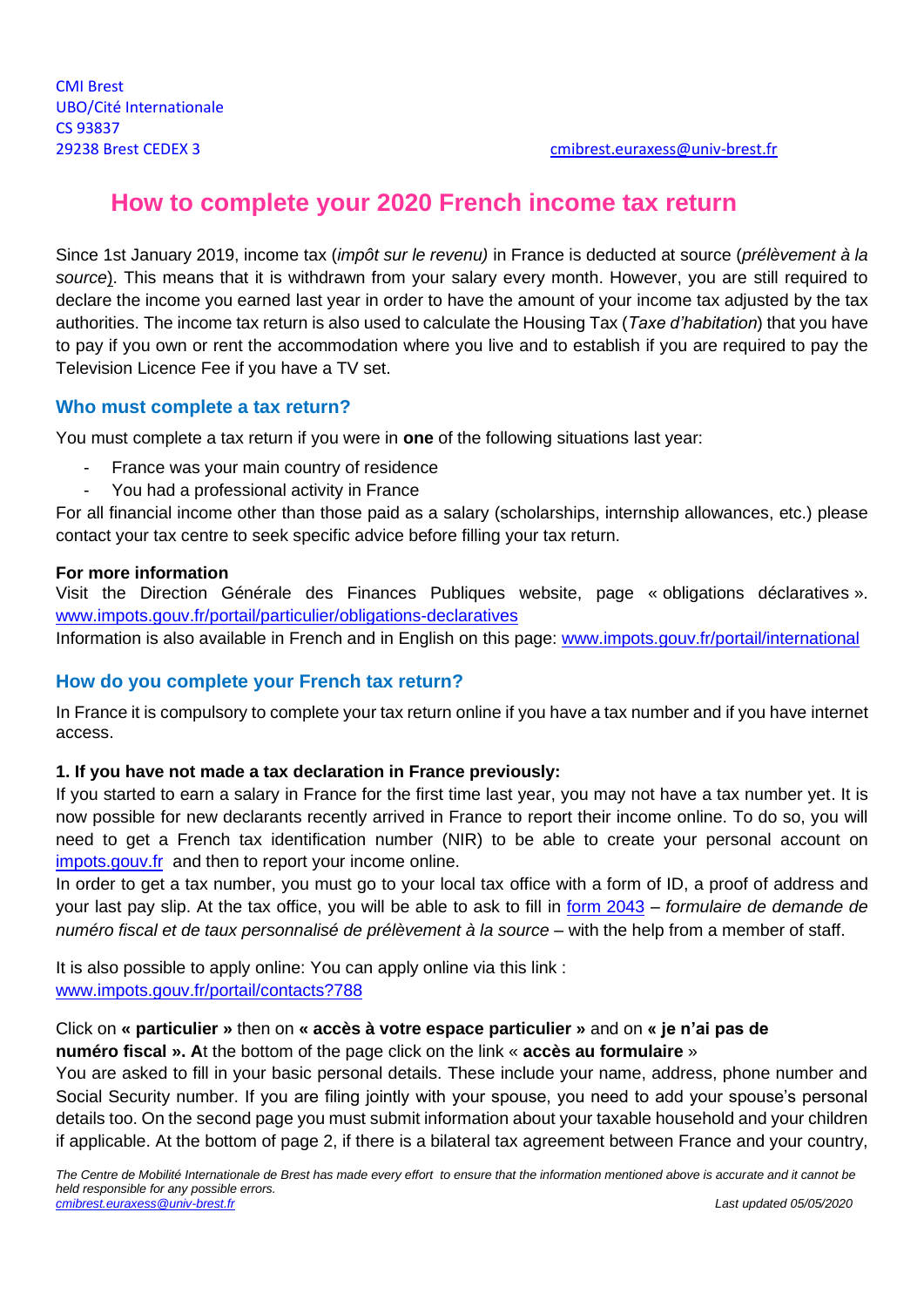notify it in the information section. On the third page, you are asked to enter information regarding your revenue.

Whether you have applied for a tax number at the tax office or online a week to 10 days after applying, you should receive your tax identification number as well as an online identification number and access code. These identifiers will enable you to create a personal account (*espace particulier*) online on [www.impots.gouv.fr](http://www.impots.gouv.fr/) and to complete your tax return online.

In Brest, the address of the main tax office is:

**Service des impôts des particuliers du centre des finances publiques de Brest Iroise** 8 rue Duquesne 29200 Brest

This tax office may also be contacted by mail [sip.brest-iroise@dgfip.finances.gouv.fr](mailto:sip.brest-iroise@dgfip.finances.gouv.fr) and/or by phone 02 98 00 30 31.

If you do not have a tax number at the time of filling in your tax return, you will have to submit a paper tax return form. This form (*[formulaire n°2042](https://www.impots.gouv.fr/portail/files/formulaires/2042/2020/2042_3082.pdf)*) can be downloaded [\(www.impots.gouv.fr](http://www.impots.gouv.fr/) ) at the end of April or it can be collected from your local tax office. On the tax return form you will find the list of supporting documents to provide. You must gather all the supporting documents and send them by post with your tax return or take the form and the documents to your tax centre. In order to find out the amount of income to declare, you must refer to your December pay slip where you can find your annual net taxable income or ask your employer.

#### **2. If you completed a tax return in France last year:**

You must submit your tax return online via your personal account (*« votre espace particulier »)* this year. The online form is pre-filled. You will then need to check, correct, complete and validate your income tax return online.

# **3. You must check if a bilateral agreement exists between your usual country of residence and France:**

In order to avoid double taxation, many international tax agreements have been signed. These tax agreements are available online on the government tax office website: [www.impots.gouv.fr/portail/les](http://www.impots.gouv.fr/portail/les-conventions-internationales)[conventions-internationales.](http://www.impots.gouv.fr/portail/les-conventions-internationales) If there is a tax agreement between your usual country of residence and France, you should attach this agreement to your tax return form. It is also recommended to write a letter referring to this agreement, and asking for it to be taken into account in the calculation of your income tax.

## *cf. model letter to attach to your tax return to explain your situation at the end of this document.*

#### **When must you complete your tax return?**

The income tax return campaign takes places in April-May. This year, the deadlines for filing tax returns are 8<sup>th</sup> June for online filing and 12<sup>th</sup> June for paper filing.

## **What happens next?**

You will be sent your « Avis d'imposition sur le revenu » during the summer.

If you submitted your tax return online, you will also get an « Avis de situation déclarative à l'impôt sur le revenu », which serves as an information statement notice for income tax. Make sure you keep these documents as they enable you to certify of your income and charges, and can be required by various institutions (banks, administrations, etc…).